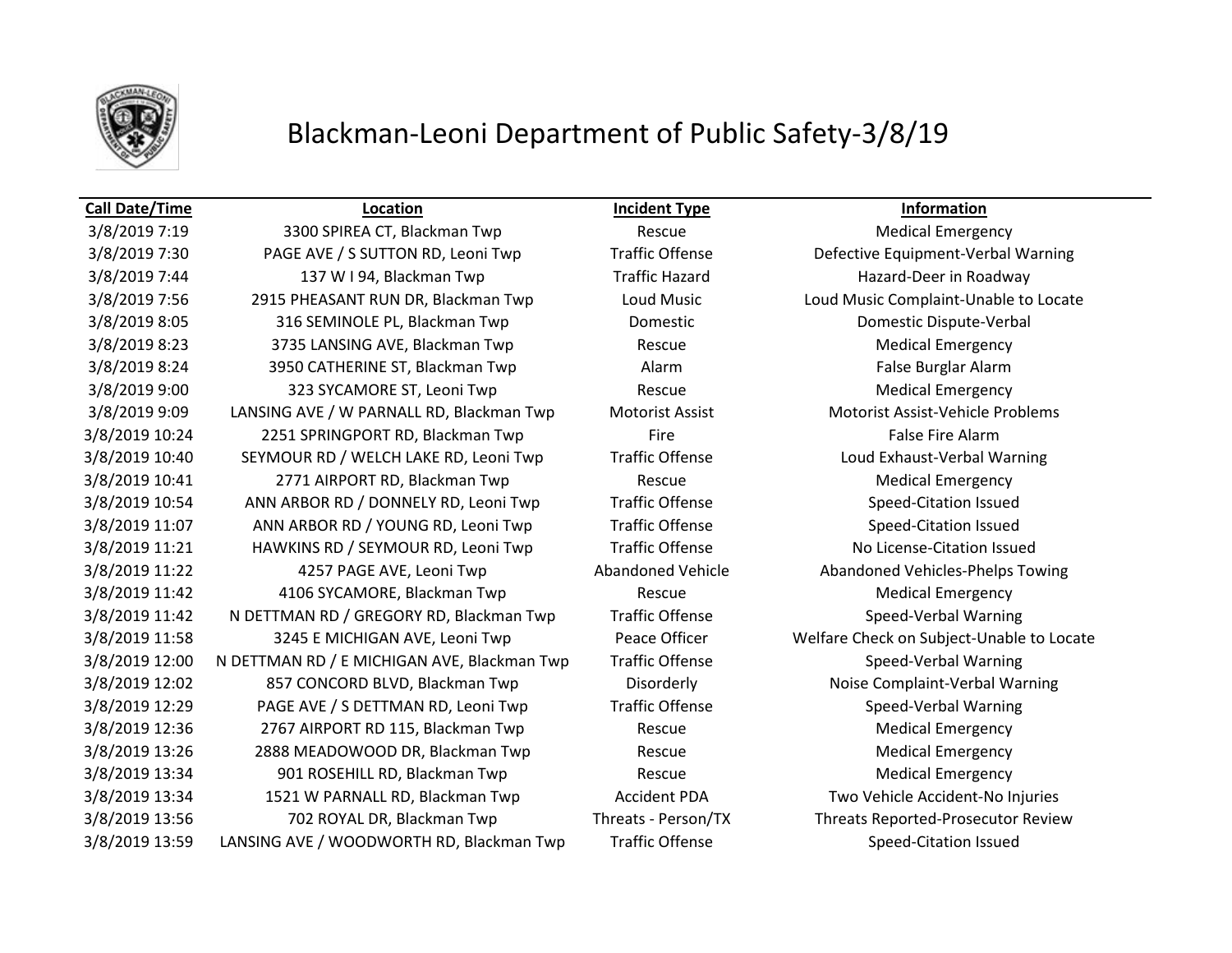

### **Call Date/Time Location Incident Type Information**

3/8/2019 14:08 LANSING AVE / SHIRLEY DR, Blackman Twp Traffic Offense Trated Windows-Verbal Warning 3/8/2019 14:13 W PARNALL RD / LANSING AVE, Blackman Twp Traffic Offense Speed-Citation Issued 3/8/2019 14:19 W PARNALL RD / LEONARD ST, Blackman Twp Traffic Offense Seat Belt-Citation Issued 3/8/2019 14:20 830 ROYAL DR, Blackman Twp Suspicious Situation Suspicious Situation-America's Best Value Inn 3/8/2019 14:30 SHIRLEY DR / CLARK ST, Blackman Twp Traffic Offense Speed-Citation Issued 3/8/2019 14:31 3333 E MICHIGAN AVE, Leoni Twp Fraud Fraud Fraud Fraud Reported-Meijer 3/8/2019 14:41 8779 JENNINGS DR, Leoni Twp Domestic Domestic Dispute-Verbal 3/8/2019 14:43 1566 N SUTTON RD, Leoni Twp Rescue Rescue Medical Emergency 3/8/2019 15:00 PAGE AVE / 9TH ST, Leoni Twp Traffic Offense Tinted Windows-Citation Issued 3/8/2019 15:07 2704 E MICHIGAN AVE, Blackman Twp Domestic Domestic Dispute-Verbal 3/8/2019 15:08 4061 GARLAND DR, Blackman Twp Domestic Domestic Dispute-Verbal 3/8/2019 15:08 PAGE AVE / HILL RD, Leoni Twp Traffic Offense Improper Towing-Citation Issued 3/8/2019 15:18 LONG AVE / PAGE AVE, Leoni Twp Traffic Offense Seat Belt-Citation Issued 3/8/2019 15:24 830 ROYAL DR, Blackman Twp Suicide Welfare Check on Subject-Checked OK 3/8/2019 15:31 PAGE AVE / RONALD RD, Leoni Twp Traffic Offense Seat Belt-Verbal Warning 3/8/2019 15:58 3300 COUNTY FARM RD, Blackman Twp Rescue Rescue Medical Emergency 3/8/2019 16:20 100 ROSEHILL RD, Blackman Twp Alarm Alarm False Burglar Alarm 3/8/2019 16:27 228 HENRIETTA ST, Blackman Twp Warrants Subject Arrested on Probation Violation 3/8/2019 16:41 405 LAKESHORE DR, Leoni Twp Peace Officer Welfare Check on Subject-Checked OK 3/8/2019 16:44 2704 E MICHIGAN AVE, Blackman Twp Domestic Domestic Domestic Dispute-Verbal 3/8/2019 16:55 3431 HENRY ST, Blackman Twp Rescue Medical Emergency 3/8/2019 17:09 S US 127 / E I 94, Blackman Twp Accident PDA Two Vehicle Accident-No Injuries 3/8/2019 17:40 S US 127 / E I 94, Blackman Twp Accident PDA Two Vehicle Accident-No Injuries 3/8/2019 17:41 1602 W MICHIGAN AVE, Blackman Twp Fire Fire Fire False Fire Alarm 3/8/2019 17:58 1996 W PARNALL RD, Blackman Twp Traffic Offense Careless Driving-Citation Issued 3/8/2019 18:41 E MICHIGAN AVE / BENDER ST, Leoni Twp Traffic Offense Fail to Yield-Verbal Warning 3/8/2019 19:33 PAGE AVE / WATTS RD, Leoni Twp Traffic Offense Defective Equipment-Verbal Warning

3/8/2019 14:02 623 NINTH ST, Leoni Twp Larceny Larceny of Handgun Reported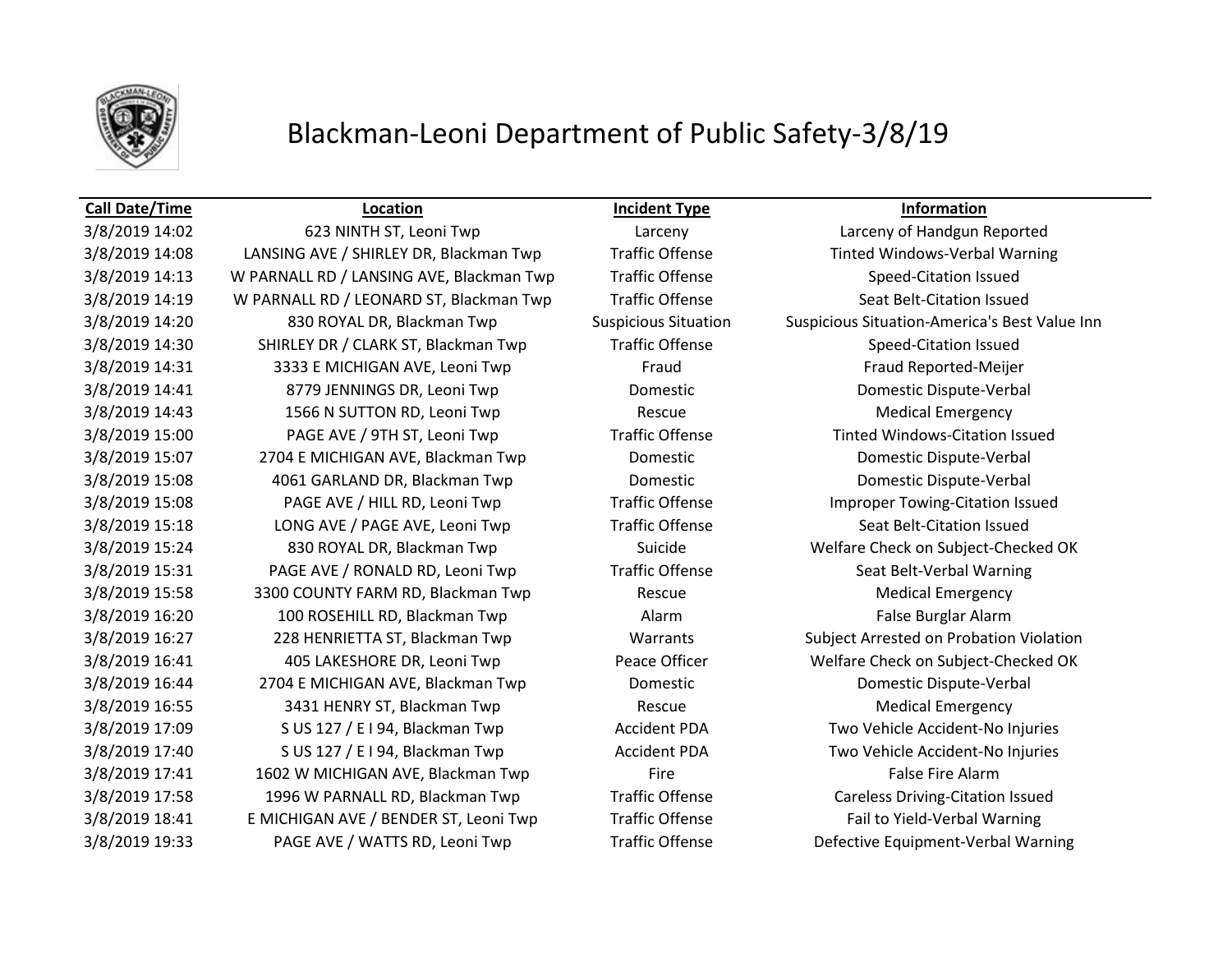

### **Call Date/Time Location Incident Type Information**

3/8/2019 19:43 1300 FALAHEE RD, Leoni Twp Alarm Alarm Alarm False Burglar Alarm 3/8/2019 19:44 ANN ARBOR RD / N SUTTON RD, Leoni Twp Traffic Offense Speed-Verbal Warning 3/8/2019 19:45 4117 FELTERS RD, Leoni Twp Alarm Alarm Alarm False Burglar Alarm 3/8/2019 19:54 2400 SHIRLEY DR, Blackman Twp Suspicious Situation Suspicious Situation Reported-Checked OK 3/8/2019 20:05 2513 E GANSON ST, Blackman Twp Suspicious Situation Suspicious Situation Reported-Checked OK 3/8/2019 20:27 1850 W MICHIGAN AVE, Blackman Twp Disorderly Subject Refusing to Leave-Westwood Mall 3/8/2019 20:29 3350 E MICHIGAN AVE, Leoni Twp Suspicious Situation Suspicious Vehicle Reported-Unable to Locate 3/8/2019 20:50 N US 127 / SPRINGPORT RD, Blackman Twp Traffic Hazard Hazard-Vehicle Blocking Roadway 3/8/2019 20:56 1850 W MICHIGAN AVE, Blackman Twp Traffic Offense No Headlights On-Verbal Warning 3/8/2019 21:01 4366 SCOTT CARPENTER DR, Blackman Twp Fire Fire Fire False Fire Alarm 3/8/2019 21:05 6027 ANN ARBOR RD, Leoni Twp Domestic Domestic Dispute-Verbal 3/8/2019 21:12 AIRPORT RD / W I 94, Blackman Twp Accident PDA Two Vehicle Accident-No Injuries 3/8/2019 22:08 S MERIDIAN RD / HART RD, Summit Twp **Assist Assist Assist Assist to Jackson County Sheriff's Department** 3/8/2019 22:26 4248 WELLINGTON, Blackman Twp Domestic Domestic Dispute-Verbal 3/8/2019 23:27 6011 ANN ARBOR RD, Leoni Twp Suspicious Situation Suspicious Situation Reported-McDonald's 3/8/2019 23:33 WI 94 / N US 127, Blackman Twp Assist Assist K-9 Assist to Michigan State Police 3/9/2019 0:38 2900 HERITAGE BLVD 324, Blackman Twp Rescue Medical Emergency 3/9/2019 1:07 216 E WASHINGTON AVE, Jackson Domestic Domestic Dispute-Verbal 3/9/2019 1:19 SPRINGPORT RD / PHEASANT RUN DR, Blackman Twp Suspicious Situation Suspicious Situation Reported-Checked OK 3/9/2019 1:40 BONDSTEEL DR / SPRINGPORT RD, Blackman Twp Suspicious Situation Suspicious Situation Reported-Checked OK 3/9/2019 1:41 2974 PHEASANT RUN DR, Blackman Twp Field Contact Welfare Check on Subject-Checked OK 3/9/2019 2:10 3053 BLACKMAN RD, Blackman Twp Rescue Medical Emergency 3/9/2019 2:14 2900 HERITAGE BLVD 324, Blackman Twp Rescue Rescue Medical Emergency 3/9/2019 2:17 830 ROYAL DR, Blackman Twp Traffic Offense Defective Equipment-Verbal Warning 3/9/2019 2:23 PAGE AVE / S US 127, Leoni Twp Motorist Assist Motorist Assist-Vehicle Problems 3/9/2019 3:11 N WEST AVE / HALLETT ST, Jackson Warrants Subject Arrested on Outstanding Warrant 3/9/2019 3:26 4112 LANSING AVE, Blackman Twp Suspicious Situation Suspicious Vehicle Reported-Unable to Locate 3/9/2019 4:11 2948 WOODS CIR 2, Blackman Twp Domestic Domestic Dispute-Verbal